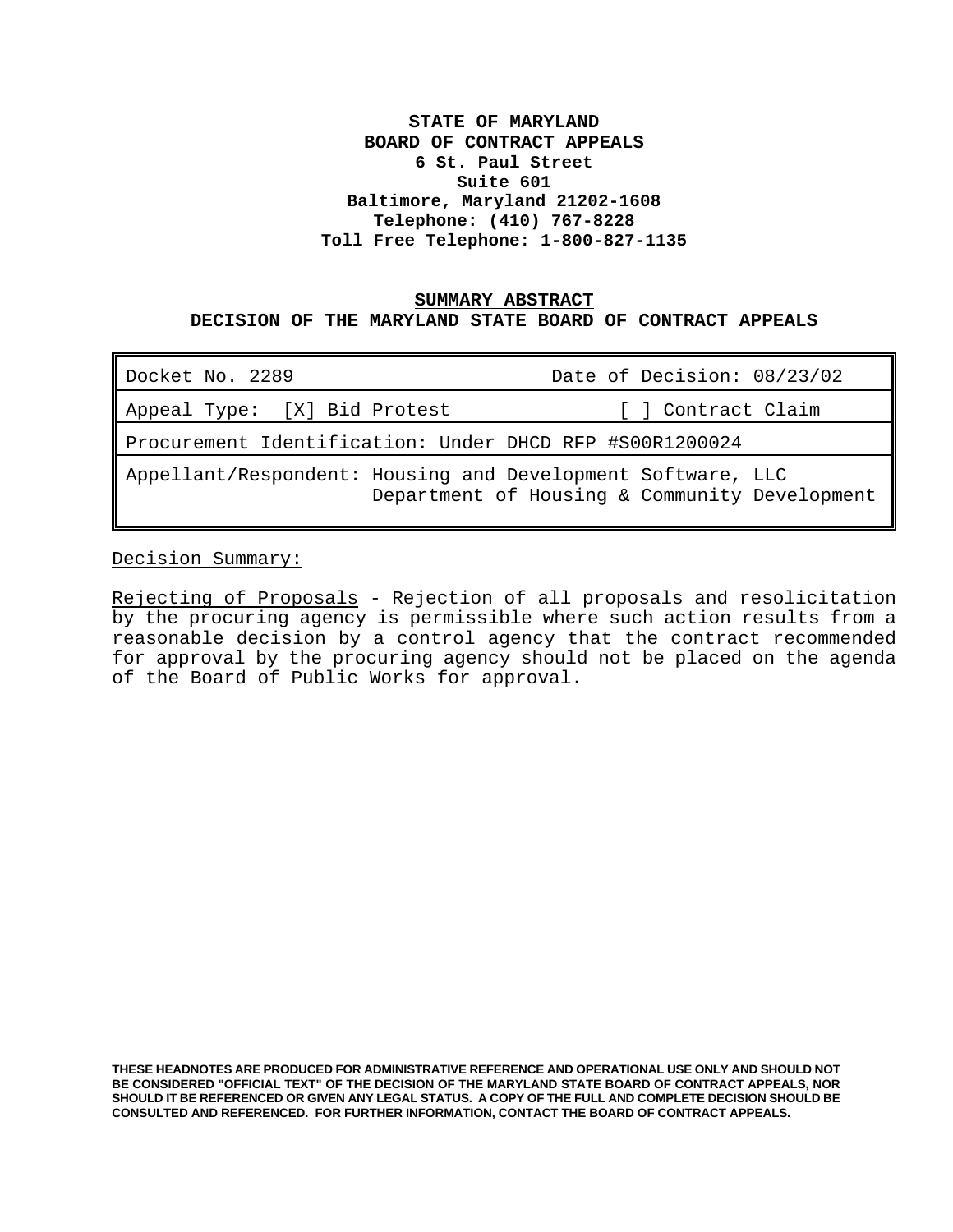### **BEFORE THE MARYLAND STATE BOARD OF CONTRACT APPEALS**

| In The Appeal of Housing and<br>Development Software, LLC |                                                                                            |
|-----------------------------------------------------------|--------------------------------------------------------------------------------------------|
|                                                           | Docket No. MSBCA 2289                                                                      |
| Under DHCD RFP #S00R1200024                               |                                                                                            |
| APPEARANCE FOR APPELLANT:                                 | Scott A. Livingston, Esq.<br>Rifkin, Livingston, Levitan &<br>Silver, LLC<br>Baltimore, MD |
| APPEARANCE FOR RESPONDENT:                                | Jan M. Bryant<br>Assistant Attorney General<br>Crownsville, MD                             |

#### **OPINION BY BOARD MEMBER HARRISON**

Appellant, Housing and Development Software, LLC (HDS), appeals from a decision of the Maryland Department of Housing and Community Development (DHCD), which denied its bid protest regarding a cancellation of DHCD's solicitation for information management system services. As set forth below, the appeal will be denied and the decision of DHCD upheld.

# Findings of Fact

1. One of the missions of the Department of Housing and Community Development is to revitalize communities, encourage homeownership and expand affordable housing opportunities for people of limited income. To accomplish this mission, DHCD acts as a housing finance agency that provides financial assistance to those who further its mission. The nature of DHCD's financial assistance mandates certain reporting and monitoring requirements. To improve efficiency and accuracy, DHCD determined that it needed to automate its multifamily loan and capital grants programs into one integrated information management system. To that end, on January 30, 2001, DHCD issued the above captioned Request for Proposals (RFP) soliciting proposals from qualified offerors to provide an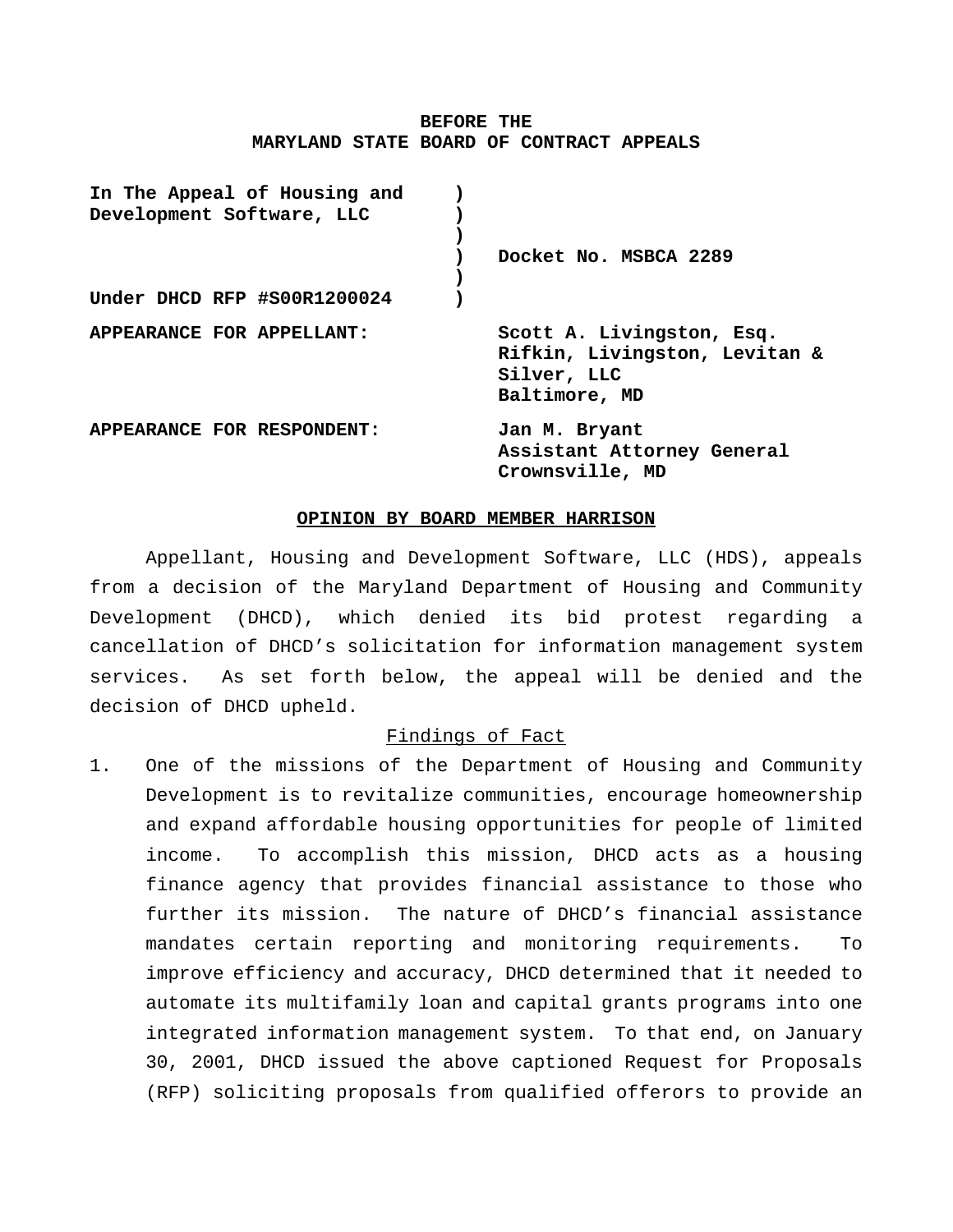integrated information management system (System) to automate current multifamily business processes.

- 2. The ultimate authority on procurement matters resides with the Board of Public Works (BPW). See *Division II of the State Finance and Procurement Article, Annotated Code of Maryland.* The BPW delegated limited authority to several primary procurement units or control authorities. *Md. State Finance and Procurement Code Ann., § 12-107 et seq.;* COMAR 21.02.01.03. The control authorities have the power to regulate departments' procurements that fall under their jurisdiction in order to ensure compliance with procurement laws and regulations. COMAR 21.01.02.01B(28) and (29). The Department of Budget and Management (DBM) has jurisdiction over procurement for information processing equipment and associated services. *Md. State Finance and Procurement Code Ann., §12-107(b)(2).* Thus the issuance of a solicitation by DHCD for an integrated information management system, i.e. the System, brought the procurement for the System under DBM's jurisdiction and authority. Consequently, DBM became the DHCD's control agency for the solicitation of the System. DBM, as the control agency, had the authority to review and approve all aspects of the procurement process, up to and including making the decision whether the award recommendation should be submitted to the BPW for final approval.
- 3. DHCD received four proposals to the RFP to provide the System. All offerors were deemed reasonably susceptible for award. DHCD requested a Best and Final Offer from the offerors. The DHCD Procurement Officer reviewed the proposals, considered the recommendation of the evaluation committee, and made a recommendation to award the contract to Application Oriented Designs, Inc. (AOD). All offerors were notified of the intent to award the contract to AOD.
- 4. On July 24, 2001, Appellant HDS filed a protest with the DHCD

2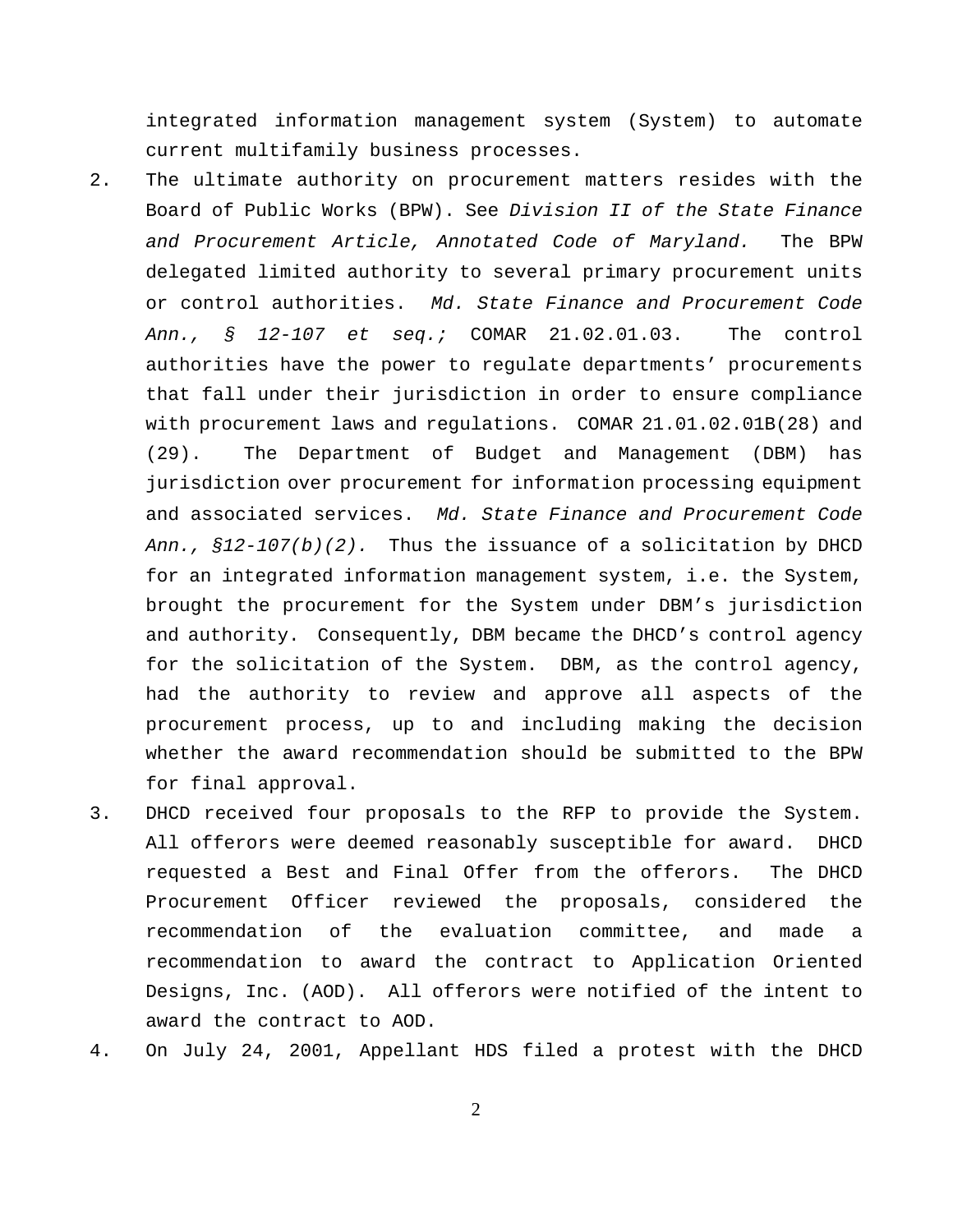Procurement Officer against the recommended award to AOD. The Procurement Officer denied the protest, and HDS appealed the final agency decision to this Board on August 17, 2001. Following a hearing, by decision dated October 30, 2001, this Board sustained the appeal and remanded to DHCD with the recommendation that the award be made to HDS.

- 5. DHCD determined to accept this Board's recommendation and forwarded to DBM, its control agency, a request to place DHCD's award recommendation to HDS as an item on the BPW agenda.
- 6. At the March 13, 2002 BPW meeting, the award recommendation was pulled from the BPW agenda by DBM after discussion.<sup>1</sup> The BPW, as articulated by the Lieutenant Governor, requested that Ms. Linda Burek, the new State Chief Information Officer (CIO), review the contract and report to the BPW with her recommendation within two (2) weeks. The CIO serves at the pleasure of the Secretary of DBM and is responsible for information technology matters statewide. *Md. State Finance and Procurement Code Ann., §3-410.*
- 7. Ms. Burek reviewed the contract and the HDS and AOD proposals. At the conclusion of the review process, Ms. Burek, in a memorandum to the Lieutenant Governor and the Secretary of DBM dated March 25, 2002, advised that "there [was] too much risk in awarding the contract." Ms. Burek further advised in her memorandum that the RFP was not "sufficiently detailed to ensure successful implementation," and did not include a plan for operation and maintenance. Ms. Burek concluded that "as a result of the risks inherent in proceeding, it is my recommendation that the Board of Public Works decline to approve the award of the contract as proposed by DHCD." Ms. Burek further suggested that the solicitation for the DHCD multifamily information management system be revised with assistance from her staff. This Board

<sup>&</sup>lt;sup>1</sup> The transcript of the March 13, 2002 meeting reflects that the Lieutenant Governor was acting for the Governor.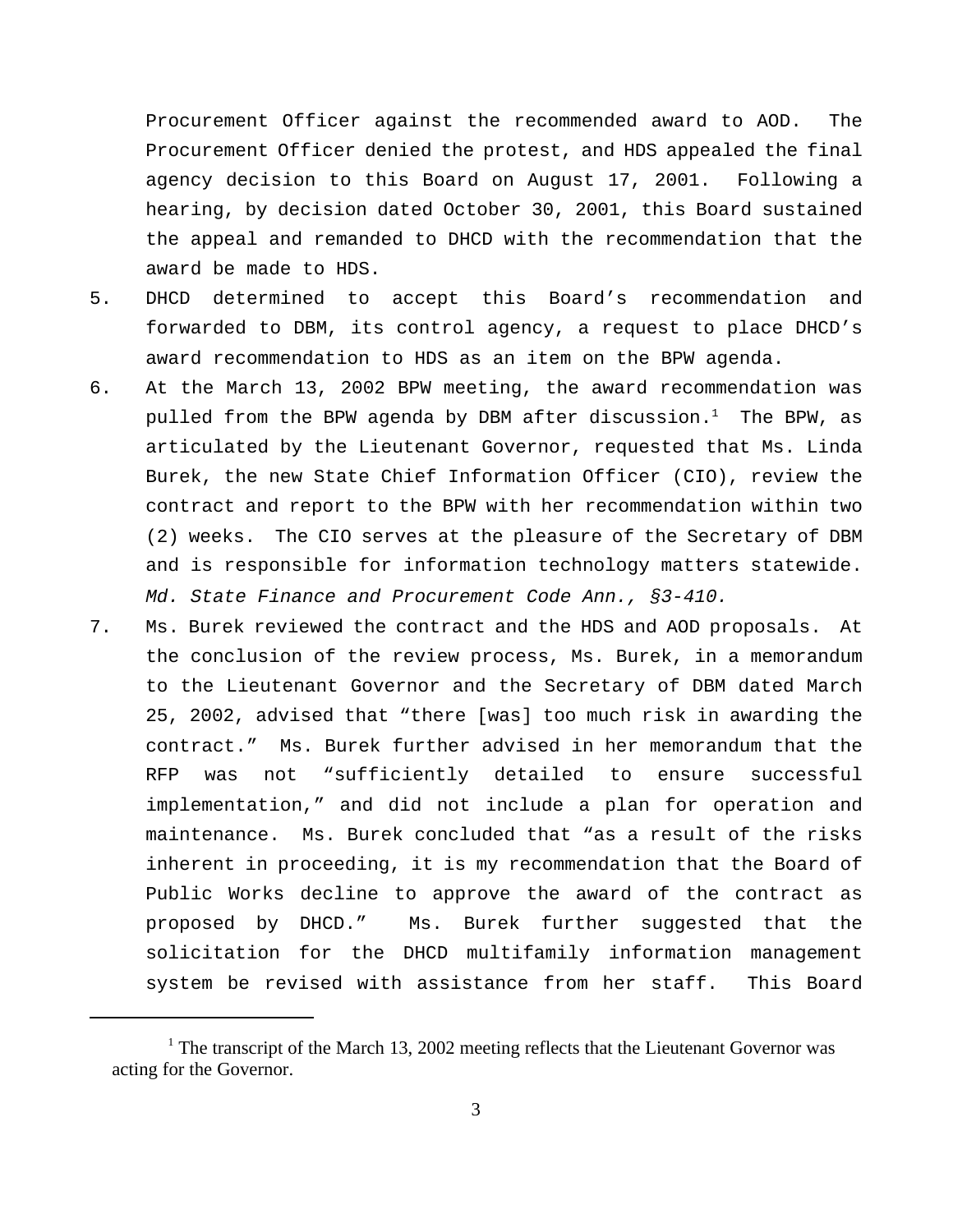finds that Ms. Burek's memorandum constitutes the report requested by the BPW.

- 8. Based on Ms. Burek's recommendation, in a letter to the DHCD Procurement Officer dated April 12, 2002, DBM advised that it was "unlikely that the Board [BPW] would approve the award of the contract," and DBM, therefore, would not move the item forward to the BPW agenda.
- 9. The members of the BPW were copied on this April 12, 2002 letter.
- 10. As a result of Ms. Burek's recommendation and DBM's decision not to submit the award recommendation to the BPW, DHCD advised Appellant that as a result of DBM's decision, DHCD had determined to cancel the solicitation.
- 11. On April 19, 2002, Appellant HDS filed a protest based on DHCD's cancellation of the solicitation. HDS alleges that DHCD's decision to cancel based on the recommendation of Ms. Burek, who was neither the Procurement Officer nor a member of the DHCD evaluation committee, was arbitrary and capricious, particularly since prices had been exposed during the first appeal to this Board. The DHCD Procurement Officer denied the protest, informing HDS of this decision in a letter dated May 28, 2002.
- 12. The letter stated that "DBM is the Department's control agency and has the authority of [DHCD's] procurement exceeding a certain dollar amount. Thus, a reasonable reason existed upon which the Department made its cancellation decision."
- 13. HDS appealed the DHCD's denial of its protest to this Board on June 7, 2002.
- 14. Appellant HDS did not comment on the Agency Report, and neither party requested a hearing.

## Decision

COMAR 21.06.02.01A provides that"[t]he Board [BPW] hereby delegates to each Department head authority to approve cancellation of a solicitation or rejection of all bids or proposals for procurements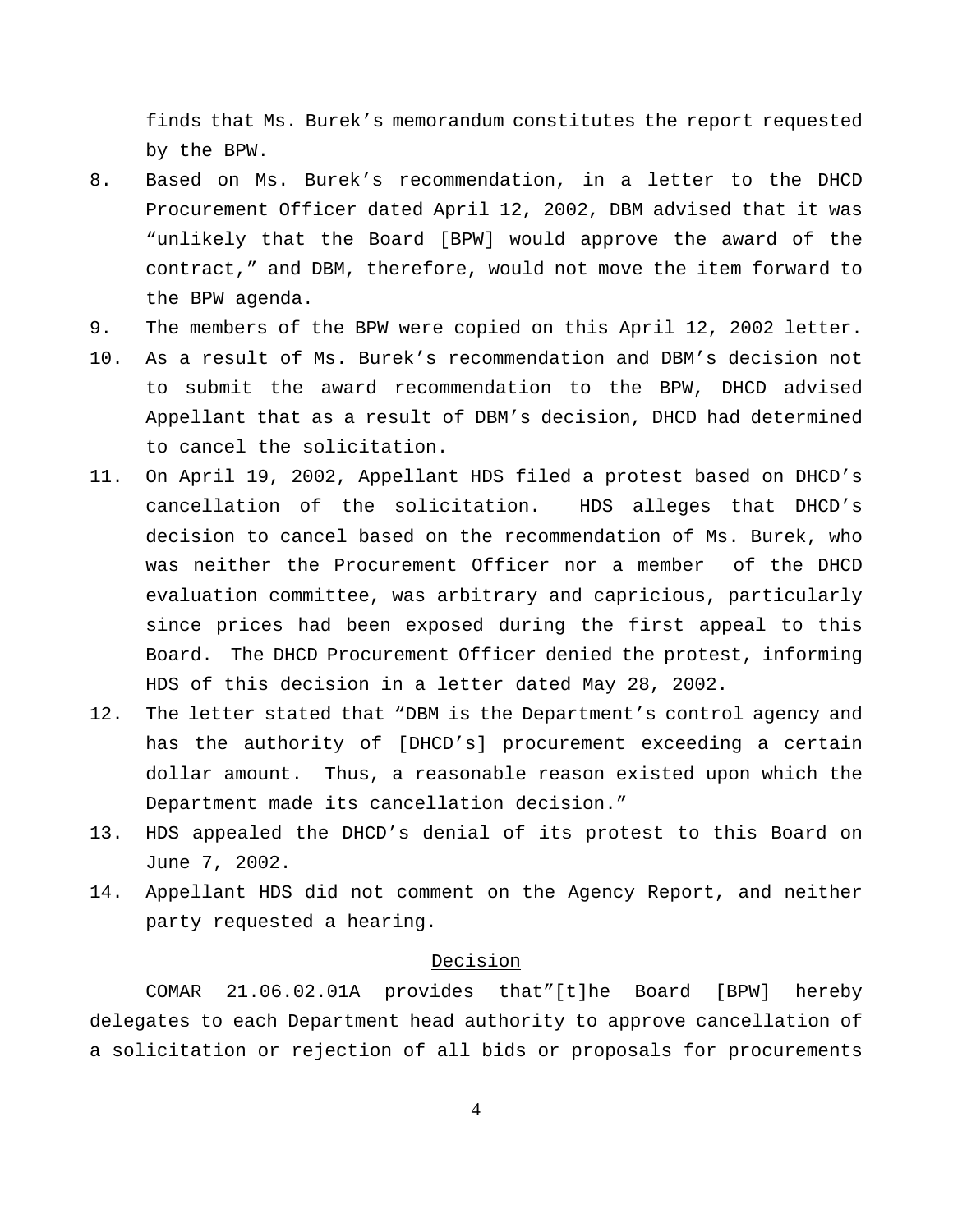within the Department's jurisdiction." In this regard COMAR 21.06.02.02C(1) further provides that "[a]fter opening of bids or proposals but before award, all bids or proposals may be rejected in whole or in part when the procurement agency, with the approval of the appropriate Department head or designee, determines that this action is fiscally advantageous or otherwise in the State's best interest."<sup>2</sup> At DHCD, the Procurement Officer is the designee of the Department head authorized to determine on behalf of the agency whether rejection of all bids or proposals is fiscally advantageous or otherwise in the State's best interest.

This Board may reverse the decision of the Procurement Officer with respect to such a determination only where it finds that the "decision was not fiscally advantageous or otherwise in the best interest of the State to such an extent that it was fraudulent or so arbitrary as to constitute a breach of trust."Maryland Dep't of Gen'l Serv. v. Peter J. Scarpulla, Inc., Cir.Ct. For Balto. City, Memorandum Op. CL 28625, p. 2(May 31, 1985) rev'g Appeal of Peter J. Scarpulla, Inc., MSBCA 1209, 1 MSBCA ¶ 88(1984) citing Hanna v. Board of Educ. Of Wicomico Co., 200 Md. 49, 87 A. 2d 847(1952). This standard of review was acknowledged in MEGACO, Incorporated, MSBCA 1924, 5 MSBCA ¶ 385(1995) where this Board opined that, if the record reflects that the procurement agency reasonably determined that rejection of all bids was fiscally advantageous or otherwise in the State's best interest, this Board may not disturb such determination.

In Scarpulla, the Baltimore City Circuit Court found that intended revisions of the bid documents "affected legitimate legal and technical interests of the State and therefore, was a valid consideration in the procurement officer's decision." *Id.* at 3. In MEGACO, Incorporated, this Board found that the State Highway Administration's determination that traffic conditions warranted fewer daytime lane closures,

 $2<sup>2</sup>$  The cited regulation goes on to provide a non exclusive listing of reasons that support rejection of all bids or proposals.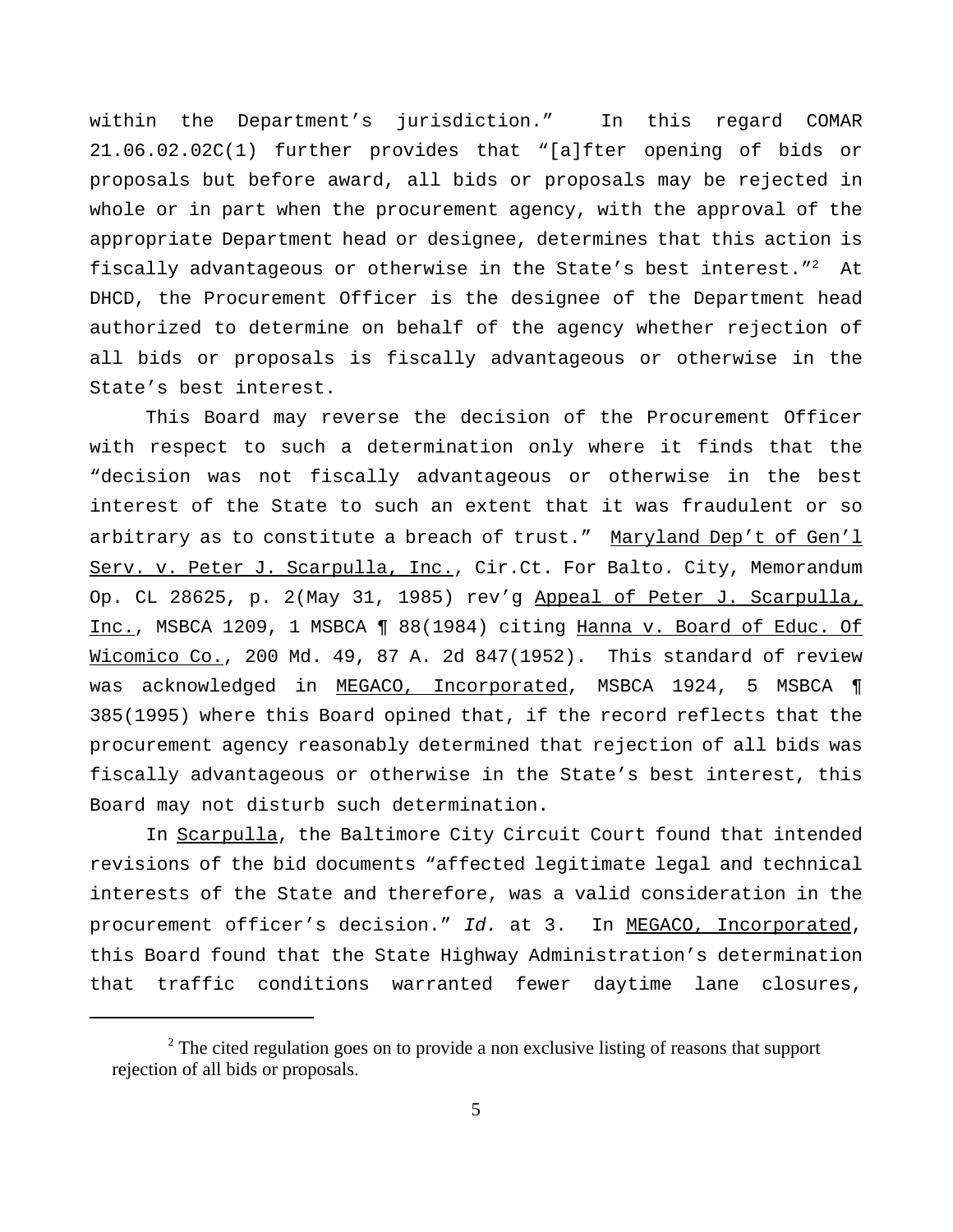supported a cancellation of a bridge painting contract. *Id.* at 3-5.

In this instant case we find that the record reflects that DHCD reasonably concluded that it was in the State's best interest to cancel the solicitation, and, therefore, we shall deny the appeal.

DBM indicated to DHCD that it would not submit the award recommendation to the BPW. DBM is DHCD's control agency and has authority over DHCD's procurements exceeding a certain dollar amount, which amount is exceeded in this procurement. Therefore DHCD was legally required to accede to its control agency. More importantly, the BPW had requested that the solicitation be reviewed by Ms. Burek, the State Chief Information Officer who is the employee in DBM whose unit serves as a resource for all State information technology procurement. The transcript of the BPW meeting of March 13, 2002 reflects the BPW's concerns about the State spending money for information technology that does not meet the needs of the State, and the BPW requested the review by Ms. Burek to address this concern. Ms. Burek deemed it was not in the State's best interest to proceed with the award recommendation to Appellant HDS and so advised in her memorandum dated March 25, 2002. In this memorandum she specified her concerns and recommended a resolicitation that would address those concerns. The record does not reflect that Ms. Burek's conclusions were arbitrary or capricious.

Nor does the record reflect that the decision by the DHCD Procurement Officer to cancel the solicitation, notwithstanding that prices had been made public during the first appeal to this Board, was unreasonable based on the BPW's March 13, 2002 review request and Ms. Burek's conclusions. While there may be factual scenarios where prejudice to bidders and harm to the competitive process outweigh the agency's interest in resolicitation, this is not one of them. MEGACO, Incorporated, *supra* at p.5.

The DHCD's decision to cancel the solicitation was based on a directive from its control agency, DBM. DBM had informed DHCD in its

6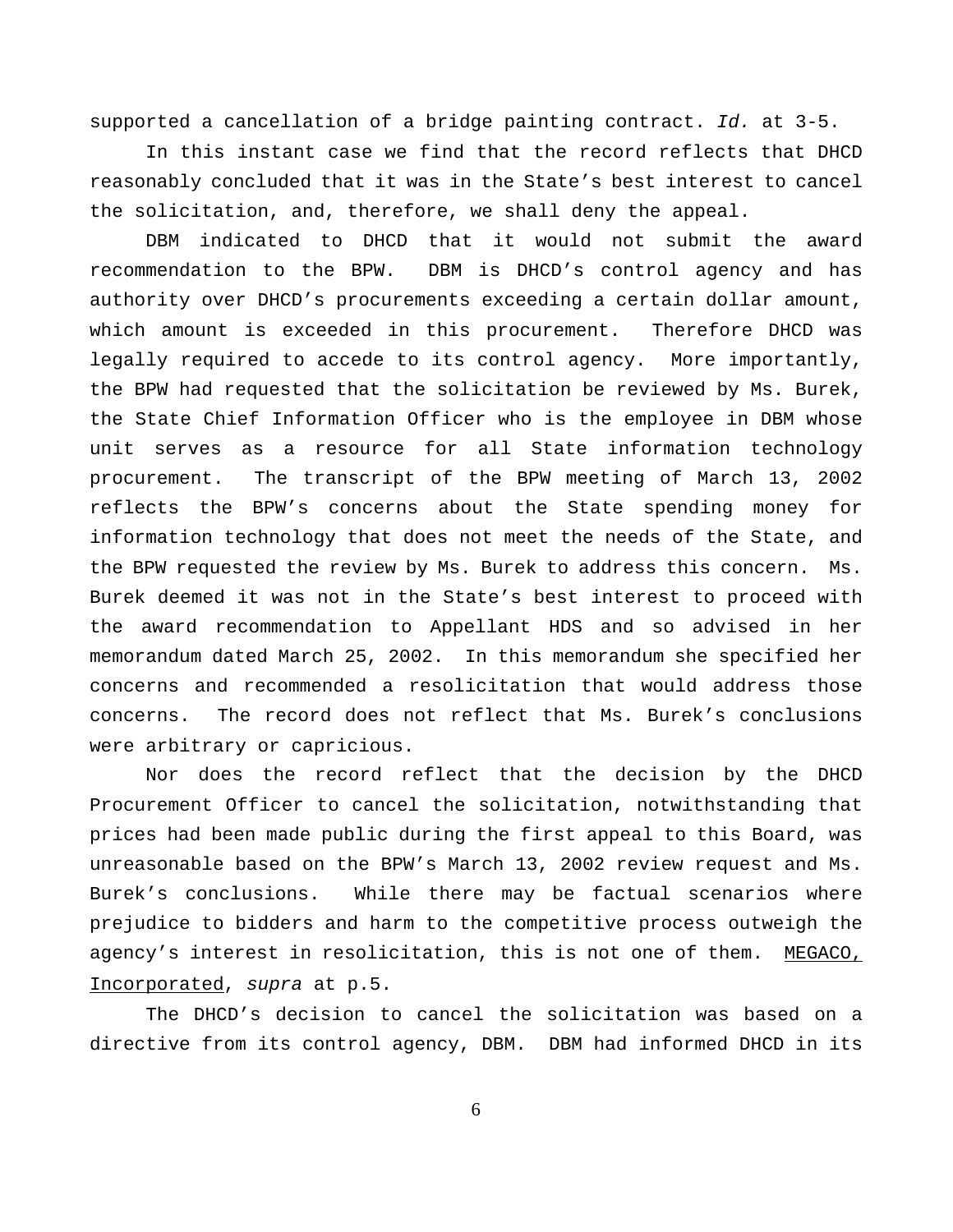April 12, 2002 letter that it was not submitting the award recommendation as a BPW agenda item in light of Ms. Burek's recommendation. DBM controlled what was placed on the BPW agenda, and DHCD had determined it would accede to its control agency's directive and cancel the solicitation. Complying with the control agency's directive is not an arbitrary and capricious act where there is a reasonable basis for the control agency's directive as there is in this case due to the concern of the BPW and Ms. Burek's response thereto. It should also be remembered that under Maryland's General Procurement Law, and under the doctrine of sovereign immunity, a contract that requires BPW approval may never be lawfully awarded without BPW approval. See ARA Health v. Dept. of Public Safety, 344 Md. 85 (1996). We believe the same logic extends to the approval requirements of control agencies for procurement by units whose procurements they control, which authority should not be challenged absent evidence (and there is none here) of arbitrary and capricious decision making.

Accordingly, the appeal is denied.

Wherefore, it is Ordered this day of August, 2002 that the appeal is denied.

Dated:

Robert B. Harrison III Board Member

I Concur:

Michael J. Collins Board Member

\_\_\_\_\_\_\_\_\_\_\_\_\_\_\_\_\_\_\_\_\_\_\_\_\_